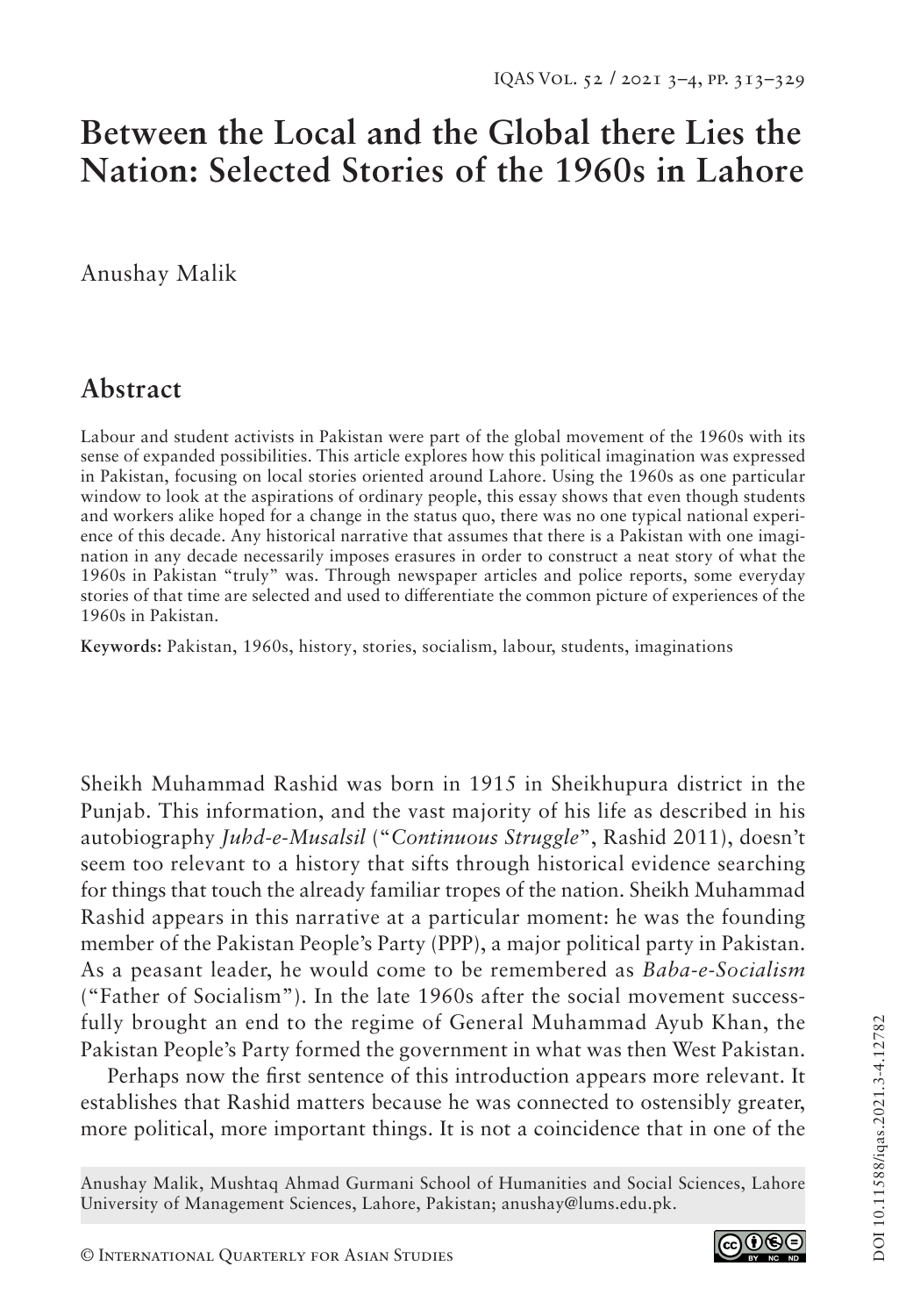obituaries that discusses his life and legacy, his brief association with the Muslim League, the main party that pushed for the demand for a separate state for Muslims in colonial India, is put front and centre (Dawn 2002). It does not matter if his autobiography starts by describing his village and includes accounts of how deeply his revolutionary desires affected his home life. His second wife, Shakeela Khanam Rashid, was already the principal of a college in Lahore when he married her. She would go on to work as an ambassador and as a member of the National Assembly of Pakistan. However, in his autobiography, she seems to be not very relevant. In one of his obituaries she is mentioned only using her first name and in another she is only "his widow" (ibid; Azad 2002). When we focus on Baba-e-Socialism, Shakeela Khanam becomes only visible as a wife and a widow. When we focus on the nation, Sheikh Rashid becomes visible only as crucial to the story of the PPP. In sharp contrast to a narrative that gives agency to political parties and state ideologies, Rashid makes an explicit link between the politics he pursued and his personal life, and the literal translation of one of the subsections of his book is "the deep relation between personal life and political life" (Rashid 2011: 51).

In this essay I argue that the specific forms that political lives took in Pakistan in the 1960s were both local and global. The aspirations Rashid had, for instance, to work with agricultural labour, first working with the Muslim League and then the Azad Pakistan Party, were derived from his personal experiences, his local environment in Punjab and from the expanded imagination of the time. Rashid's story is part of a set of experiences that people shared in the 1960s and that were specific to that decade. The global imagination produced by the Cold War and anti-colonial thought was felt by individuals like Sheikh Rashid in areas across Pakistan.

That it was shared does not mean that it was the same across various accounts, nor does it mean that people in present-day Pakistan can hear the terms used by Sheikh Rashid to describe his ideological predilections, such as "socialist" or "revolutionary", and assume they know what he was talking about. Those terms did not have the same meaning as they do today. Nor did they have the same meaning across Pakistan. Why use them then? Because what they did signify was an openness of the imagination, a belief that coming out on the streets could fundamentally alter the way power operated and worked in Pakistan.

Sheikh Rashid only connects his socialism explicitly to Marx and Engels briefly and in snippets. For instance, in 1952 he attended a regional conference in China where he heard lectures on Marxism and felt that they described many of the things he had already seen and felt (Rashid 2011). The feelings that he describes, the political movement and sentiments he became part of, their "distinctive fever and fret", as David Scott puts it, belong to Rashid, his time and his "historical present in a way that it does not – because it cannot –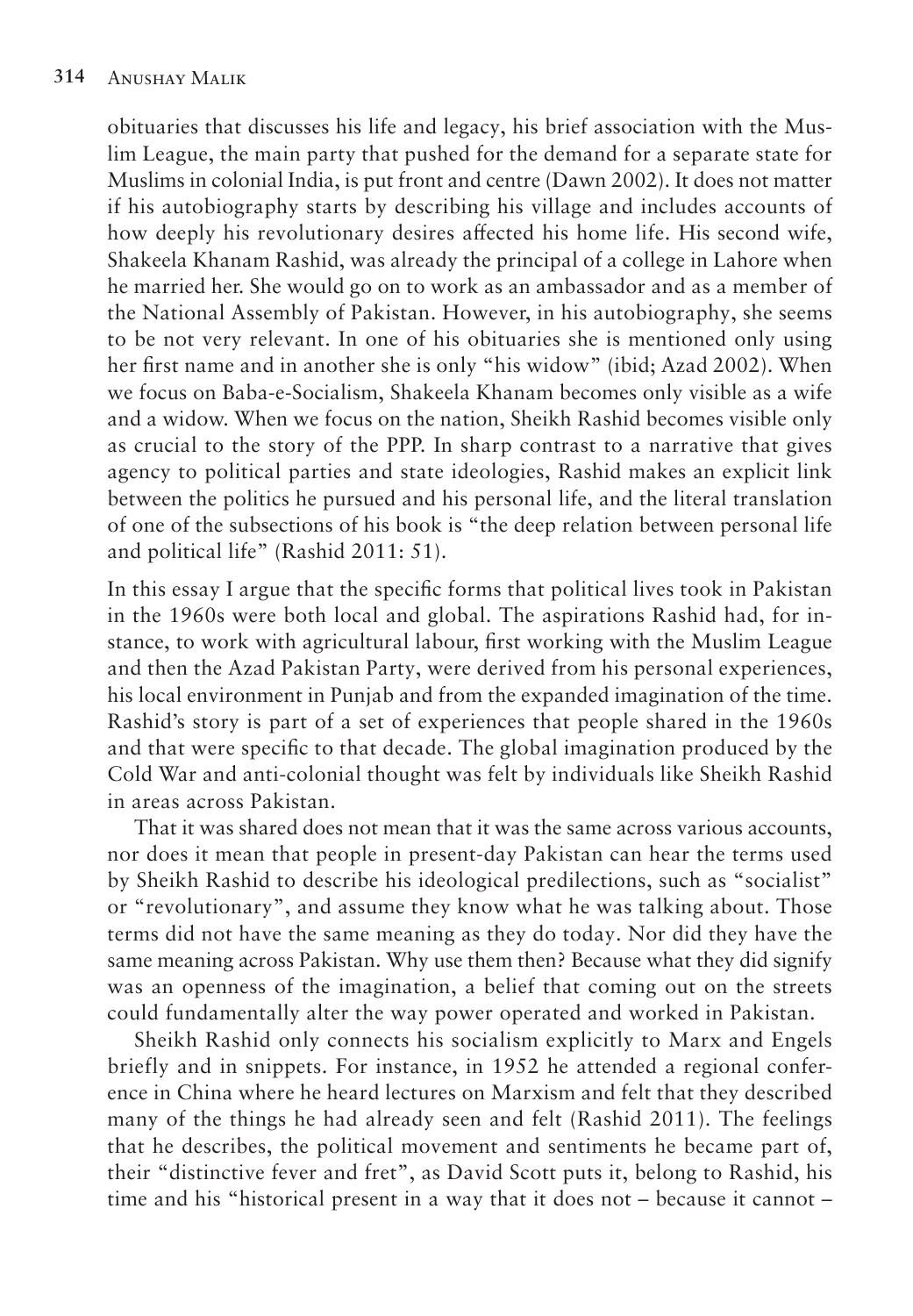belong to ours […] a horizon of possible futures that are not, any longer, ours to imagine" (Scott 2004).<sup>1</sup>

It is true that Rashid was a socialist and revolutionary and peasant leader, but it is also not the only truth. There was no *one* historical imagination nor was there one space of experience owned equally by all members who identified as being of the left.2 He was socialist, but simultaneously was thankful to God for having kept him away from the evils of alcohol. He immersed himself in the Muslim League's politics, but was very critical of the landlords who patronised it. The specificity of this time, the difference between his time and our own in present-day Pakistan, is that these categories were not as oppositional. He could wear all these hats at the same time. The open imagination, the open future of the time is crystallised in this choice – in the ability to make this choice.

The historical imagination of the 1960s was revolutionary across the world, but to assume that there was something unique to the form that it took in Pakistan is to assume that there was a singular Pakistani imagination in the first place. No matter how closely we have read our Benedict Anderson, how truly we believe that the community of the nation is imagined and does not exist beyond the sentiment of commonality created by the things we read and the stories we tell (Anderson 2006) we tend to fall back on describing "Pakistan in year X" (as if there was one) and throw around statements such as "Pakistan was a country made for Muslims" as if the mass exodus of populations in 1947 did not shock anyone at the time. This is the point I want to begin with, that the past, and in this case the 1960s in Pakistan, really was a different country in which people had different ideas of the form their futures would take.

Moving away from the fixity of categories like the nation is possible by focusing on smaller, local stories and highlighting how they were inspired by global movements and ideologies. These local stories draw attention to how the history of Pakistan in the 1960s, when told as one story, is a story of our assumptions more than it is a story of the aspirations, hopes and political actions of people. How can we find such small, local stories? What can they tell us that the more "important" stories of major political parties, of those who have touched official power, of those who are explicitly tied to the nation's manifest tropes, do not?

This essay is an indication of what the answer to that question could be with specific reference to the 1960s. Much of the material that my observations rely on comes from work I have done for a series of projects on labour, and specifically the left, in Pakistan in the last decade. I make references throughout to some of the sources I have accumulated. Specifically, in this essay, to

<sup>1</sup> Scott here is talking about C.L.R. James classic, *The Black Jacobins*.

<sup>2</sup> I take this idea from Reinhart Koselleck's *Sediments of Time*. It comes across through all his essays, but perhaps most powerfully in the translator's note that describes why they chose to translate a word ("*Zeitschichten*") as "sediments" that could have just as easily translated as "strata". This, they say is because "sediments" captures the idea that "there are multiple historical times present at the same moment, layer upon layer pressed together." (Hoffman / Franzel 2018: xiv).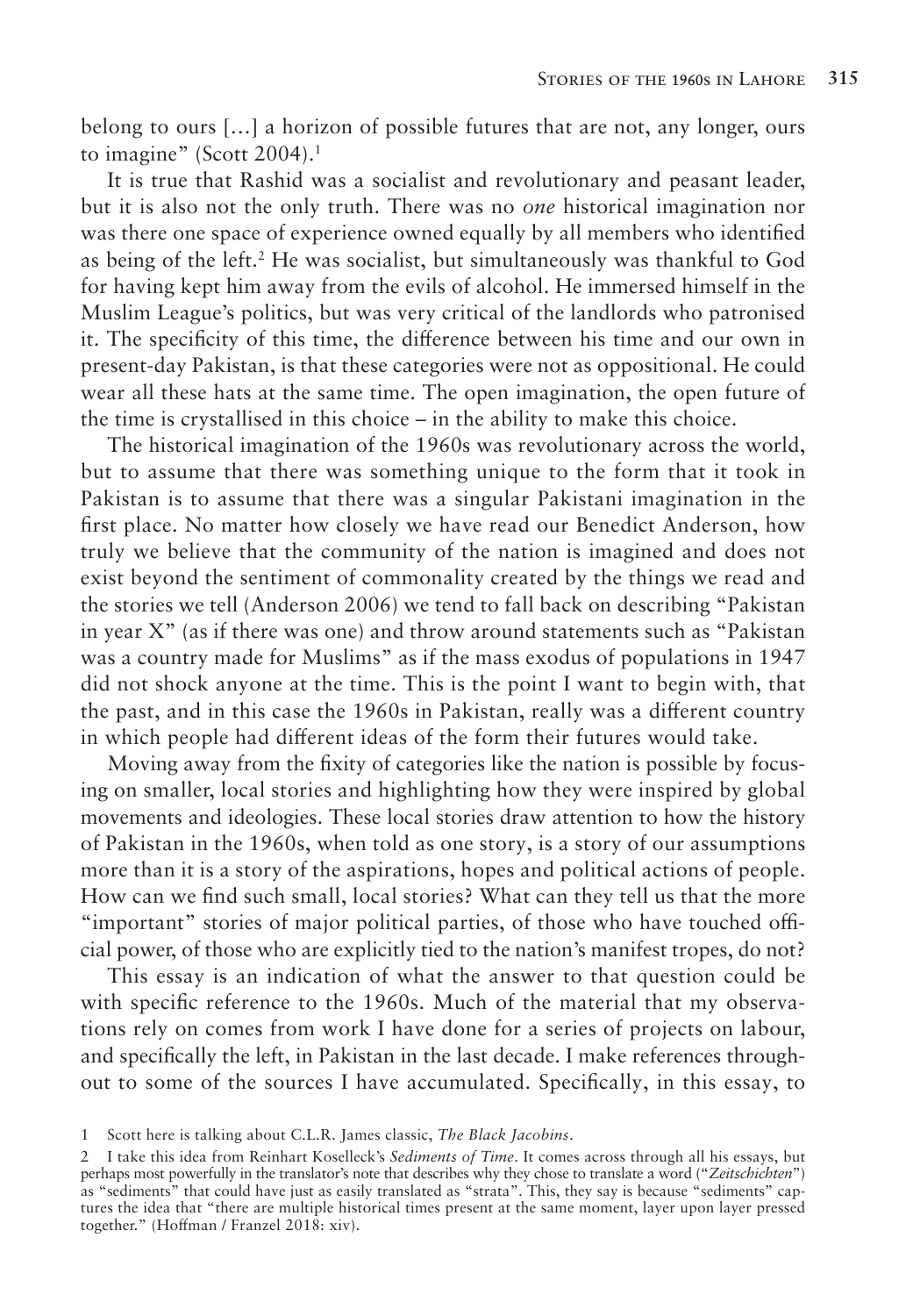the progressive newspaper the *Pakistan Times*, to two of my interviews and to National Assembly Debates. However, the main set of sources that this paper relies on are the records of the Special Branch of the Punjab police, and these require a short introduction.

Until recently, this source was closed off to researchers for national security reasons (or so I was told). Every fortnight, the Special Branch of the Punjab police would put together a summary of all the material they had collected. These were accounts of activities of organised workers, of students and – overwhelmingly in the 1950s and 1960s – of communists and those believed to be engaging in seditious activities. These Fortnightly Police Abstracts of Intelligence (henceforth FPAI) are a very detailed resource and I have used them here, but the real gems were to be found in the Daily Situation Reports (henceforth DSR). Several hundred pages per year make them very unwieldy as a source, but by the time I was given access to these documents I had done interviews and archival work, yet – even though I believed I knew what I was looking for – there was much that was unexpected. Here, in this essay, I have compiled just some of the unexpected. I make no attempt to draw a clean conclusion from these stories. However, they do show some very interesting trends. Using these trends as threads I argue that the tapestry of the history of Pakistan that is familiar, that is known, is not the only history we need to pay attention to if we want a better understanding of what mattered to people in the 1960s, what their aspirations were. These stories show that it is problematic to assume that we can reach back and, as Pakistanis, understand what Pakistanis in the 1960s hoped for and dreamed of and thought was possible – only because we think that the past is *our* past.

What made the 1960s in Pakistan a different country was the tenor of the imagination. Workers considered Marxist texts alongside discussions of what Islamic socialism meant in other Muslim countries. Communists and advocates of provincial autonomy met regularly with workers, students and university lecturers in study circles to read these "radical" texts and think about what they meant for their own context. Not all groups who came to these circles shared the same vision or agreed on what socialism meant, but the belief that the status quo could be shaken by collective action was very much in the air.

Most of this essay focuses on the stories of labour and students who were actively mobilising during the 1960s against the backdrop of the movement of 1968–1969 that would emerge on the streets of Pakistan to remove General Muhammad Ayub Khan. This story of expanded imaginations and heady possibilities is interrupted by the last section, which focuses on the war of 1965. That section shows that this story of an expanded imagination is not really an alternative history at all, but a partial one. Far from being complete stories, these stories are told more in the nature of random findings in the archival record of the 1960s. The attempt to capture scattered stories is a deliberate methodo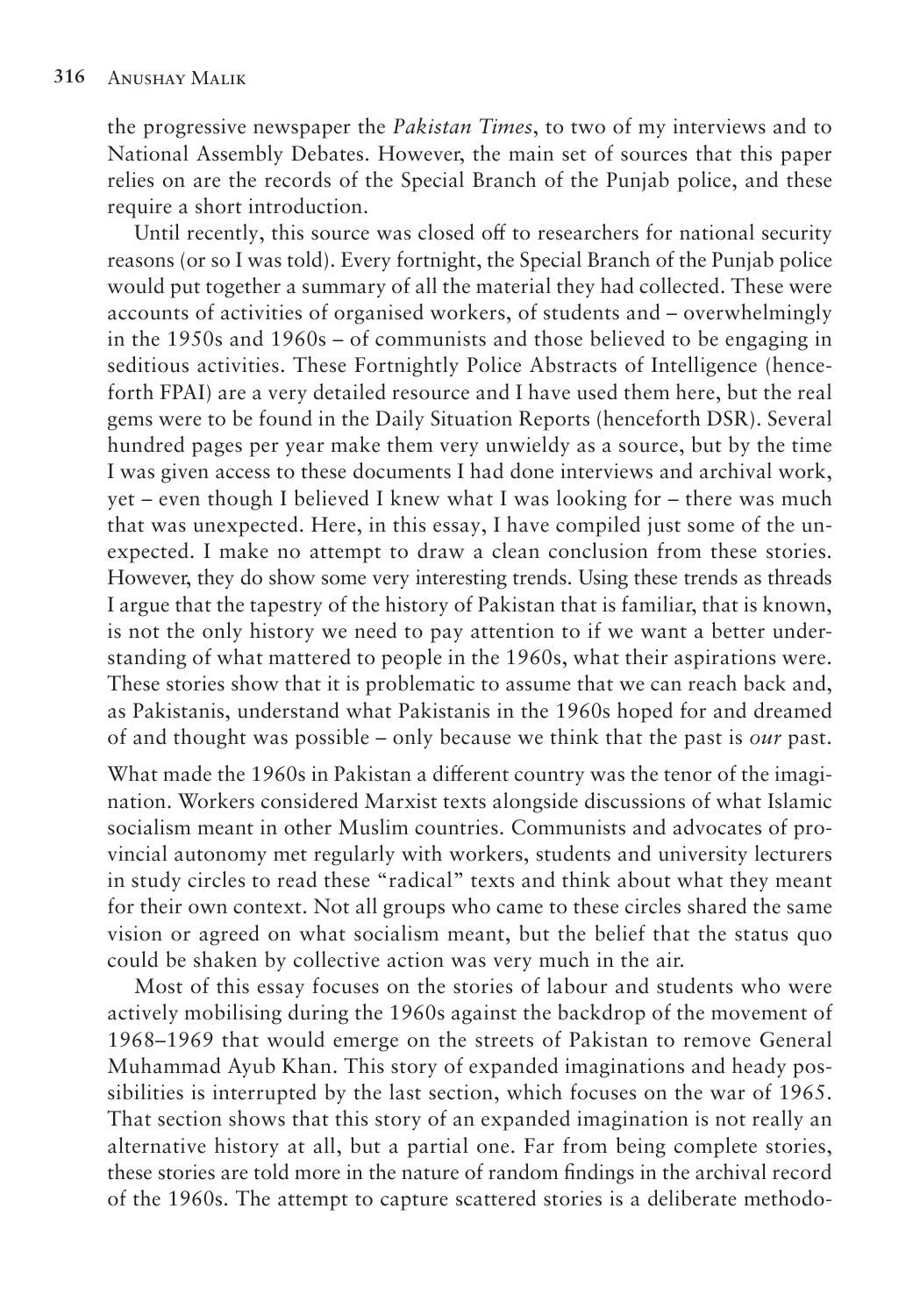logical choice in this article, which is influenced by my reading of Michel-Rolph Trouillot's *Good Day Columbus*, in which he shows how the imposition of a central theme on the historical record is an act of power intended to imbue the object, in this case the nation or the country, with a historical importance that observers at the time may not have given. This version of writing around a central theme then creates other erasures which only the acknowledgement of the "messiness" of the historical record can capture (Trouillot 1990). The stories then are an attempt to decentre the nation and capture (or at least glimpse) the messiness of the imagination of the 1960s.

Workers, students and intellectuals in the 1960s drew on a global repertoire of radical ideas that had been developing since the beginning of the twentieth century, bringing in a mix of Islam, socialism and anti-colonialism to the everyday meaning of a progressive life. Within Pakistan in the 1960s, the results of a survey distributed to university lecturers, religious leaders and others in 1969 indicated that the strongest disagreement between groups was not over religion at all, but centred on the issue of whether or not private property was an inalienable right. In spite of this disagreement, a set of ideas that referenced socialism and was based on some idea of redistribution was gaining popularity at the time (Jawed 1975).

Socialism in the 1960s was about hope, freedom and the coming together of anti-colonial aspirations. The idea that decolonisation and socialism translated into an expanded idea of political possibilities in North India and in the areas that became Pakistan in the twentieth century is not new (Ansari 1990, Ali 2015, Raza 2020), but it is an essential part of the story that explains the expanded political imaginations of students and workers in Pakistan in the 1960s.

#### **The anti-Ayub agitation of the late 1960s**

It is the imagination, in its collective forms, that creates ideas of neighbourhood and nation, of moral economies and unjust rule. (Appadurai 1996: 7)

A social movement emerged in Pakistan between 1968 and 1969 and directed its ire against General Muhammad Ayub Khan, the dictator in power in Pakistan. Accounts of this time paint a picture of a movement drawing people from all over the country united in the struggle to bring down Ayub Khan (Ali 1970a, Jones 2003, Khan 2009). This section will show how the movement against Ayub Khan was, in some ways, not about Ayub Khan at all. It was an imagining of a more equitable future for everyone. At this point, the call for "socialism" captured exactly these demands for redistribution and equality.

The history of the movement itself has generally been dominated by the rise of the Pakistan People's Party, the political party led by Zulfikar Ali Bhutto, a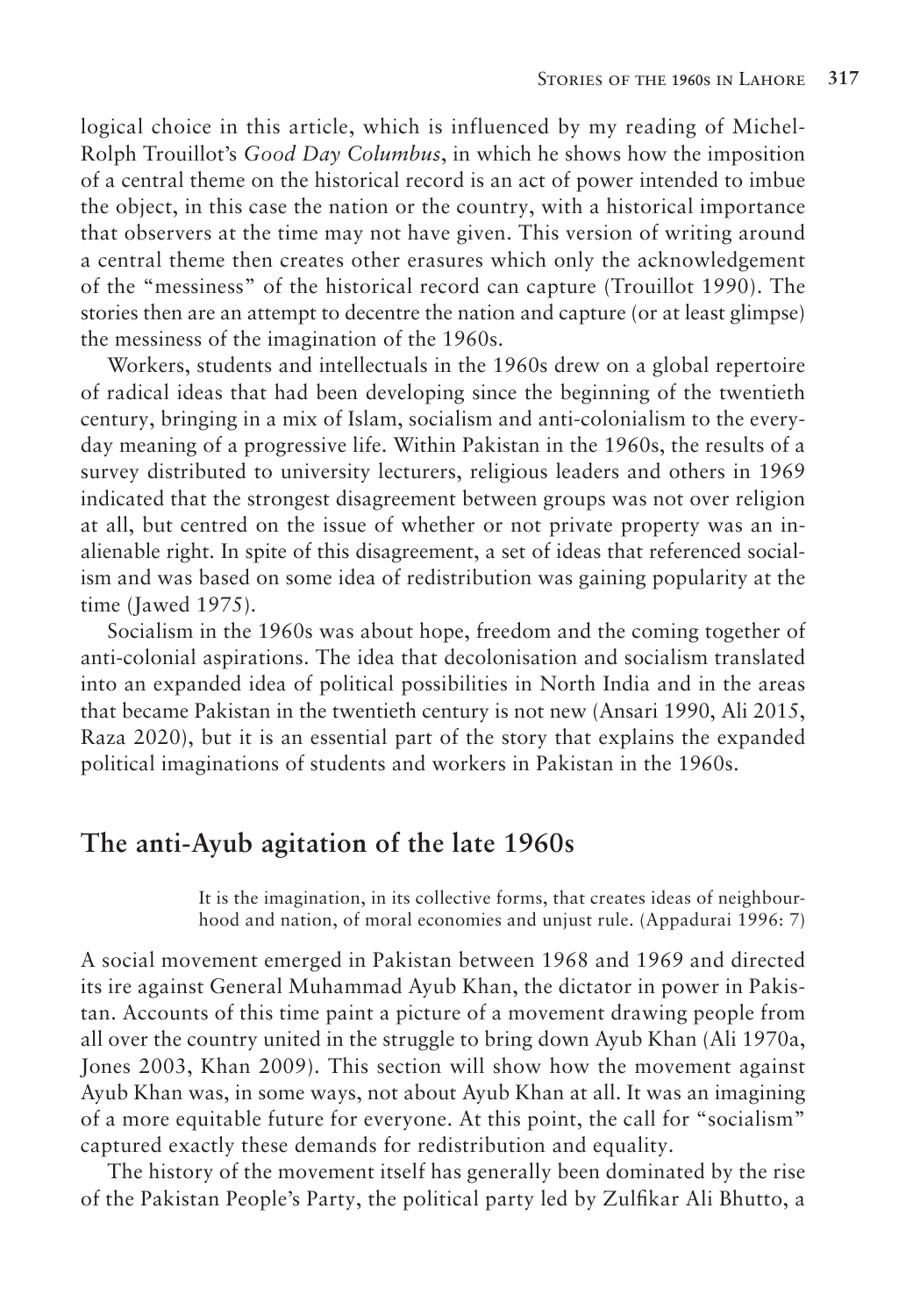charismatic, personally wealthy politician who firmly held the helm of the movement and told its participants what they wanted to hear; that there would be Islamic socialism in Pakistan, that land would go to the tiller and the factories would be owned by the workers. Just a few years later, Bhutto would end up stabbing his supporters in the back by denying them party tickets and declaring that the strength of the street would be met by the strength of the state (Jones 2003, Ali 2005). Such a narrative gives pride of place to Bhutto. However, focusing on local dynamics can show that the movement, as it spilled out onto the streets, created its own possibilities (Jones 2003).

### Labour's global and local imaginings in the 1960s

The strength of labour was part of a longer story of organisation that could be traced back to the development of labour organisations during the inter-war period in India. A trend that could be observed from the 1930s onward was that "labour" became "a useable category of political identification" (Ahuja 2020: 1067, 1112). Attempts were made to depoliticise Indian labour and limit the autonomy of trade unions. These measures were only partially successful because labour itself had become a political term that workers could wield along with labour laws and ideas of welfare, part of labour's expanded horizon of expectations that constituted this time period (Ahuja 2019).

The power of labour in Pakistan in the 1960s was also rooted in its global importance (the idea that labour and particularly industrial labour would be central in social movements) and in the local specificity of Lahore's development. One of the largest railway workshops in the region was located in the north of Lahore and the numerical and organisational strength of labour based in these workshops meant that they were a force to be reckoned with even in the post-Partition context when labour was much weaker, having lost its all-India networks (Azhar 2019, Asdar 2013). This local specificity of the development of labour power in Lahore took place alongside an idea of historic destiny. As Azhar shows, workers in the railways in Lahore read communist texts and invited communist party members in the 1950s and 1960s to their meetings in the same way that they had invited Khilafat supporters in the 1920s, but retained their own autonomy throughout. In the moment of decolonisation, the workers' belief in their own importance was an important base from which they engaged with national movements.

Across the decolonising world, labour pushed independence movements to include leftist demands such as redistribution on their agenda; this happened within the Indian context as well (Plys 2020: 20).<sup>3</sup> This may not have been

<sup>3</sup> This recent book by Kristin Plys has a wider argument that this article is indebted to, about how the ideas exchanged around and within the Indian coffee houses and the autonomous spaces created by labour's actions contributed to a particular ecumene of collective identity that activists were able to draw on long after independence.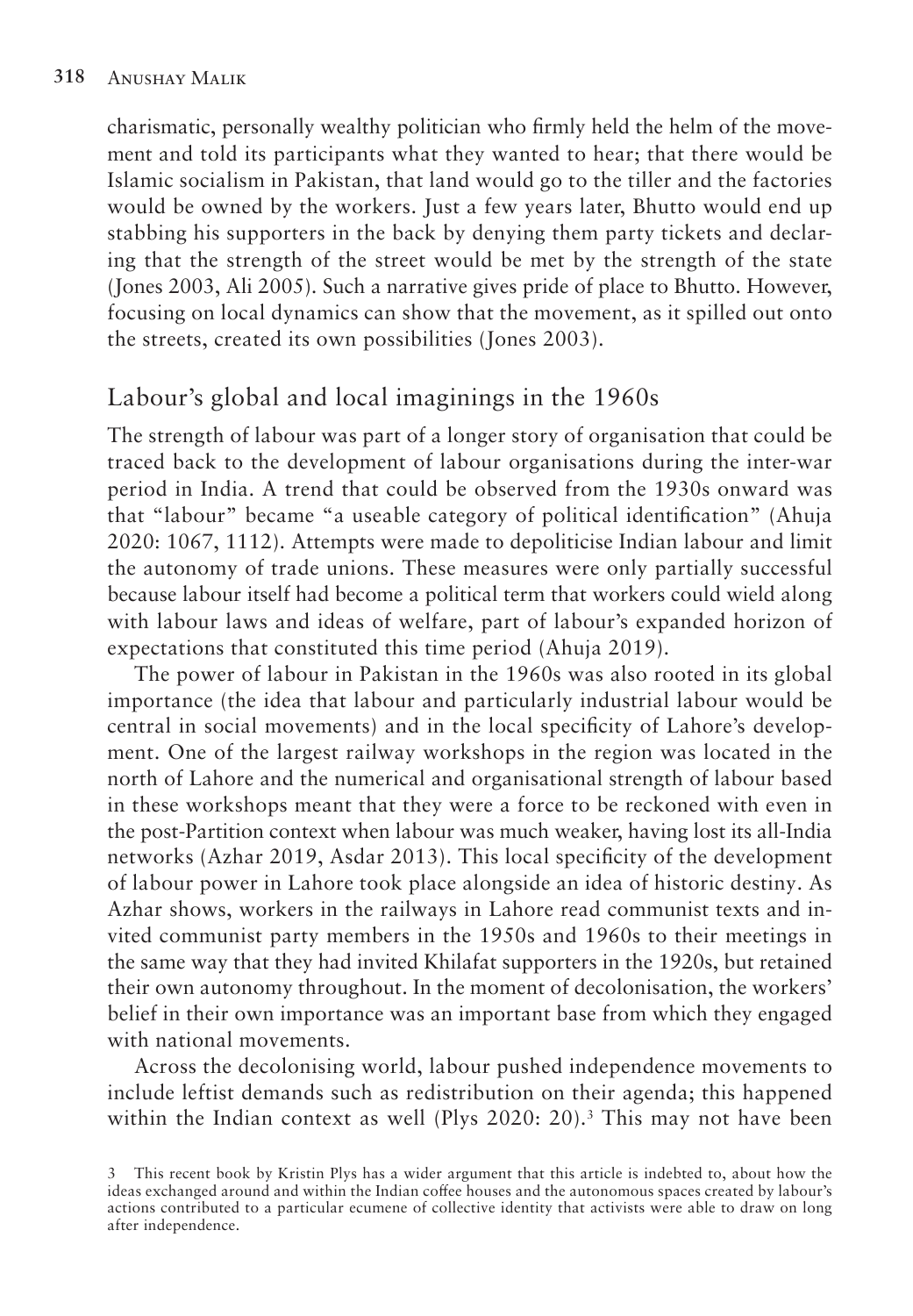successful in bringing about long-term changes in class structure, but it did play a role in how workers imagined their role within the nation. By the 1960s in Pakistan, this older story of mobilisation had a concrete effect on the strength of labour. Specifically, it allowed for the continuity of networks in spite of repression.

The theme of state repression of the communists in Pakistan, beginning with the banning of the Pakistan Communist Party in 1954, is well known and has been explained as part of Cold War politics, the desire of the Pakistani state to get closer to the United States and the specific moment of the signing of military pacts with the US (Levi 1967, Lubna 2010). This should have meant that 1954 spelled the end of progressive politics in Lahore, but in fact the relationships of progressives in Lahore were not just based on membership in the Communist Party. Bonds of friendship and meetings in study circles, coffee houses and union offices continued even after the Communist Party was banned (Malik 2013, Aziz 2008). To give just one concrete example, in November 1965 a group in Lahore publicly demanded that mill managements needed to be held accountable and that peasants displaced in the 1965 war should be compensated. The men who were present at the meeting included Communist Party members (Fazal Elahi Qurban), the head of the Tonga workers union (Sandhi Khan) and a member of one of the railway workers' unions (FPAI 15 November 1965). This shows that in spite of the Communist Party being officially banned, ex-Communist Party members were able to mobilise, combining workers' demands from the informal and formal sectors.

The imagination of workers had come to agree on certain demands, including nationalisation, anti-imperialism and worker protections (Ahmad 1978, Azhar 2019). As Tariq Ali has shown, the participation of workers within this movement further increased "a realization of their own strength" (Ali 1970b: 44), which translated into workers continuing to demand higher wages and mobilise for better working conditions even in the face of subsequent police repression.

Even after workers were violently forced to end their strikes and hand back the factories, there is evidence that they continued to exert a great degree of control in their neighbourhoods up until the 1970s at least. Altaf Baloch, a labour leader in Lahore in the late 1960s for instance, was part of a meeting that took place in December 1970 in which he and members of the left-leaning National Awami Party "explained the significance of [the] red flag" to the workers (FPAI, 31 December 1970: 26), while at another meeting held by railway workers in 1970, the workers criticised the government for not agreeing to hold elections on the basis of class while simultaneously remembering the actions of Nasser and the work he did for the Arab people (FPAI, 15 October 1970). This nod toward Nasser was part of a broader trend of acknowledging international movements at this time. The awareness of what was happening across the world, when not all workers could read, was a product of organising and study circles where stories were exchanged and people explicitly identified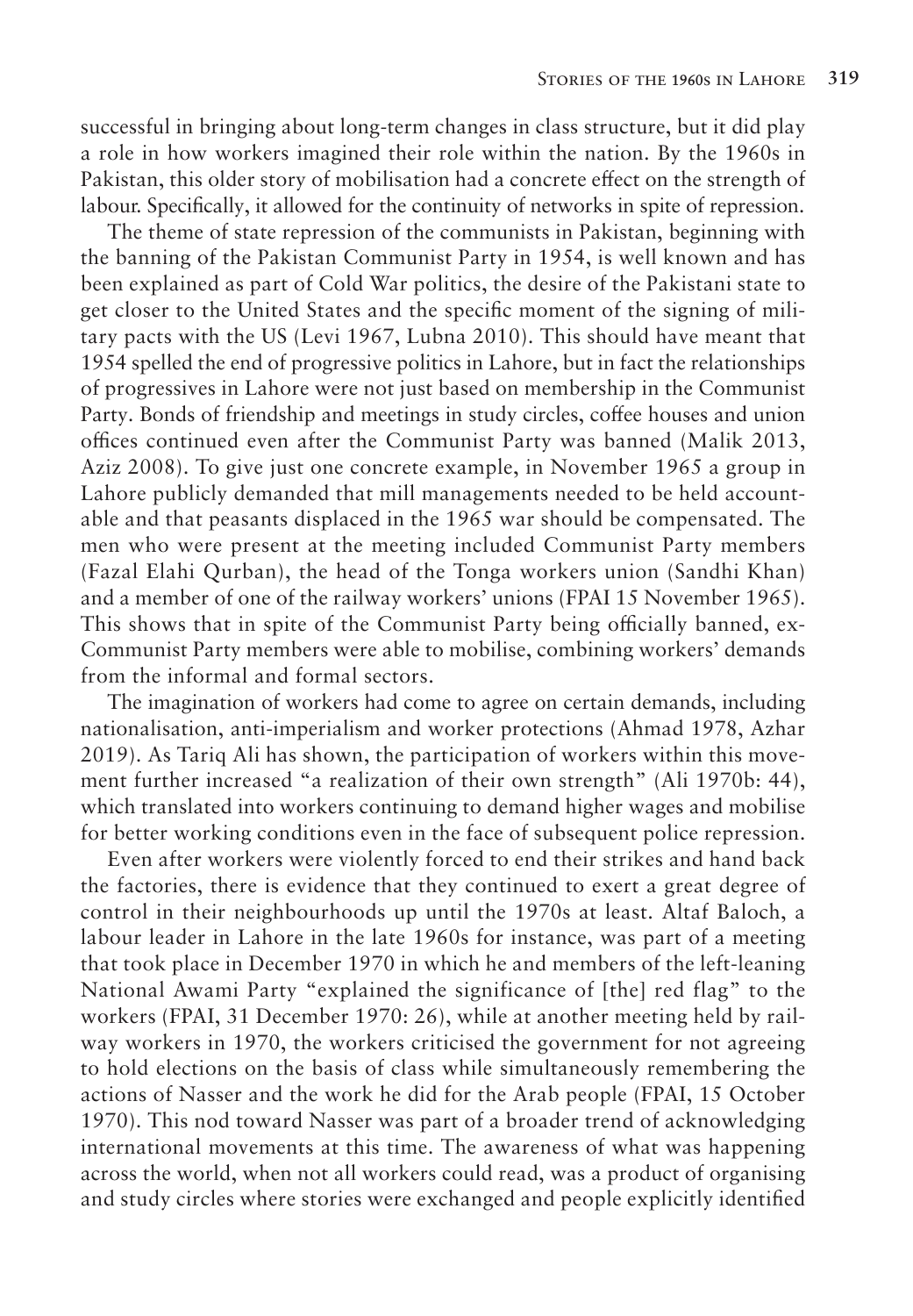with the global movements of the time. Hussain Naqi, for instance, who was a student in Lahore at the time of the Suez Crisis, described how hundreds of students gathered in Lahore's Nishtar park, alongside railway workers, to protest (interview by author with Hussain Naqi, Human Rights Commission of Pakistan, Lahore, 16 July 2008).

These snippets cannot give us a complete picture. However, they do show us that anti-imperialist movements and socialist ideals resonated with the workers of Lahore before and after the anti-Ayub movement. The mobilisation of labour during the movement and particularly, demands such as the one asking for elections to be held on a class basis, were important indicators showing how socialist ideas were translated into concrete policy recommendations that centred labour.

#### Students' global and local imaginings in the 1960s

Be they in East Pakistan or be they in West Pakistan, they are our own sons and daughters, they are our grand-sons and grand-daughters and when anything happens to them our heart goes in sorrow. (NAPD 1969: 304)

A section of impressionable youth has fallen a victim to the machinations of the Opposition elements and is being exploited by them for ulterior motives. (NAPD 1969: 308)

Turning to the story of students during the movement, it may be possible to discern a rather distinct thread of how the movement of 1968 was told from the students' perspective. Both quotes above are from men who were members of Ayub Khan's cabinet and were part of a National Assembly session discussing the political situation in the country. The first quote is from a speech made by Abdus Sobur Khan, who had previously been involved with peasant movements in what was then East Pakistan, while the second was from Vice-Admiral A.R. Khan, who was from the army, and so it is only logical that they would have different interpretations of 1968. The sentiments expressed in these quotes contrasted starkly with the positions young people themselves were taking.

Crucially, they also contrasted with what politicians had told young people in the time leading up to 1947. For instance, during the Muslim League election campaign, students in the Punjab were actively encouraged to be part of the mobilisation (Talbot 1980: 77). In the 1960s however, Ayub Khan, shortly after coming to power encouraged students to "study seriously" and avoid politics, which he equated to "paths of chaos" (Pakistan Times 1961). This view comes across in other works on student politics in the 1950s and 1960s as well (Bajwa 2015, Ahmed 2000). However, the mood of these young people in the 1960s was not one in which they were about to back down.

In the 1960s students in Pakistan drew on a creative engagement with transnational currents of anti-imperialism and religious identity from the wider student movements that were erupting across the world (Bajwa 2015, Nelson 2011).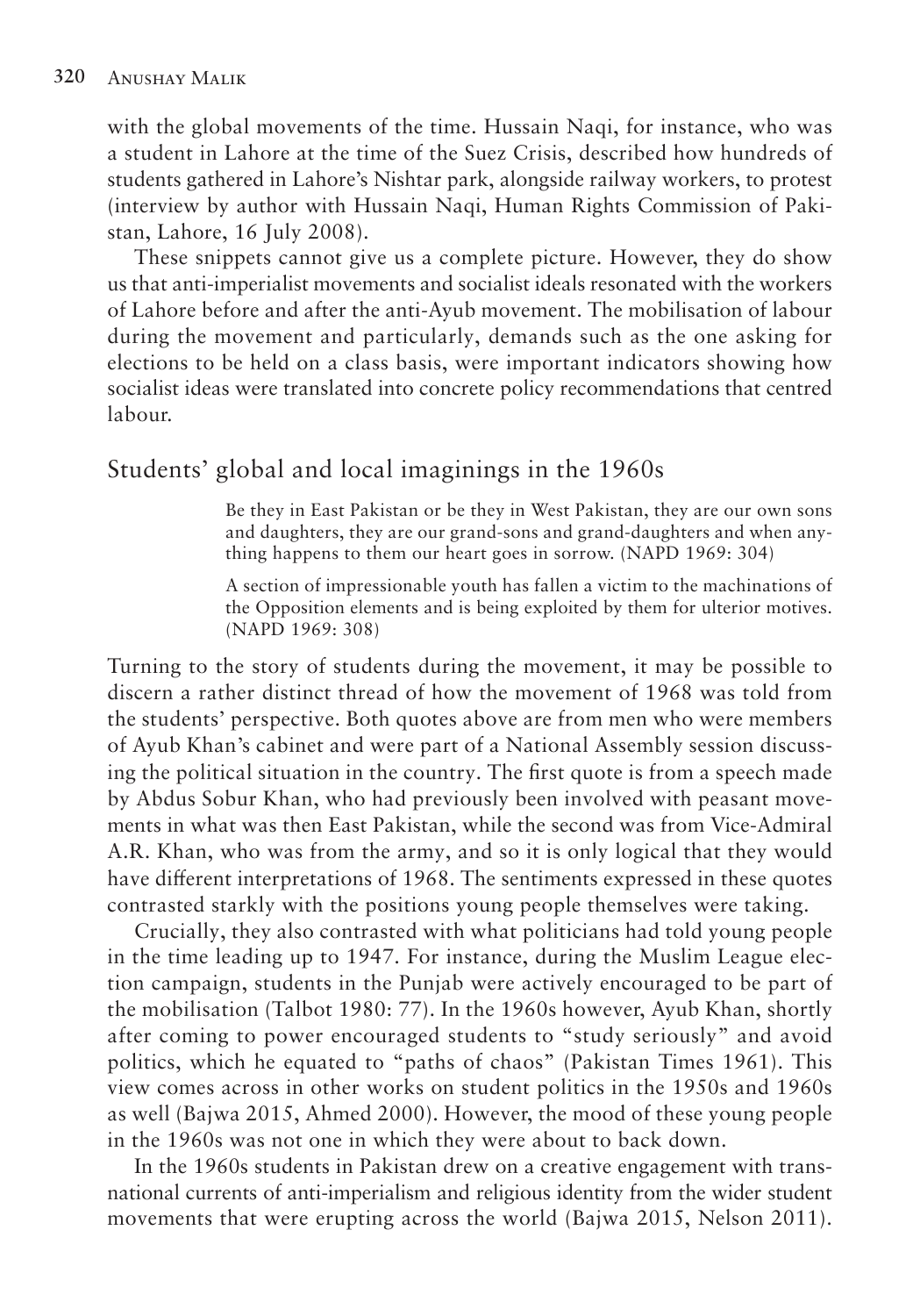In newspapers of this time, pictures of students emerging in large crowds to protest against Indian action in Kashmir could be seen alongside students protesting against the Vietnam War. Reactions to both the global and the local were perfectly compatible in the 1960s. Even before the movement of 1968– 1969, student protests in the earlier part of the 1960s in Pakistan were oriented against university ordinances that limited the autonomy of student unions and were intended to curtail student politics (Bajwa 2019).

However not all the student protests that took place in the 1960s were clearly against legislation or against Ayub Khan's dictatorship. These protests were taking place at a time when students were already mobilising in support of Fatima Jinnah, the sister of Quaid-e-Azam, the founder of Pakistan. In the 1965 elections she stood against Muhammad Ayub Khan. Again, this portion of the story of student politics is dominated by this event. This is of course an important part of the story, but this essay is all about getting beyond the imposition of a central theme dominated by the national frame, in this case, by Ayub Khan. How can we go beyond this frame? How can we catch glimpses of the everyday actions of students at this time? In order to describe this section of the article, I will go beyond the FPAI and look directly at the Daily Situation Report (DSR) to get an idea of the forms that student protest took after Fatima Jinnah lost the election in January 1965.

In the months that followed the election of 1965, there were many instances of students mourning the loss of the election. For instance, 200 college students in Khairpur broke the gates of a high school and encouraged the younger students to raise slogans of "Sardar Ayub Murdabad" (DSR, 14 January 1965), but the ones that I want to draw attention to are the ones that are clearly drawing on this imagination of students as powerful and assertive, but channelling this power toward challenging the status quo in their everyday lives. One of the protests that stands out from this time is one undertaken by 400 girls in the Model Town girls' high school in Lahore. It stands out because it indicates how the protests from this time were about more than elections, military rule and protests involving the nation. Crucially it also gives us one small insight into the gendering of involvement in Pakistani social movements in the 1960s.

The students went on strike in the middle of January 1965, initially demanding that their headmistress should be allowed to return to work (DSR 15 January 1965). Quite clearly, the students felt that their headmistress was being punished, and they had reason to believe this as she was not the only teacher who had her posting changed right after the election. The girls marched to the Model Town Society where they met the military official, a retired Brigadier who handled matters such as postings, and were told that the headmistress had not been removed but had applied for ten months' leave and would be back after that time. It was clear that the Brigadier thought the matter was resolved. However, as the girls were leaving, the police report states, some of them became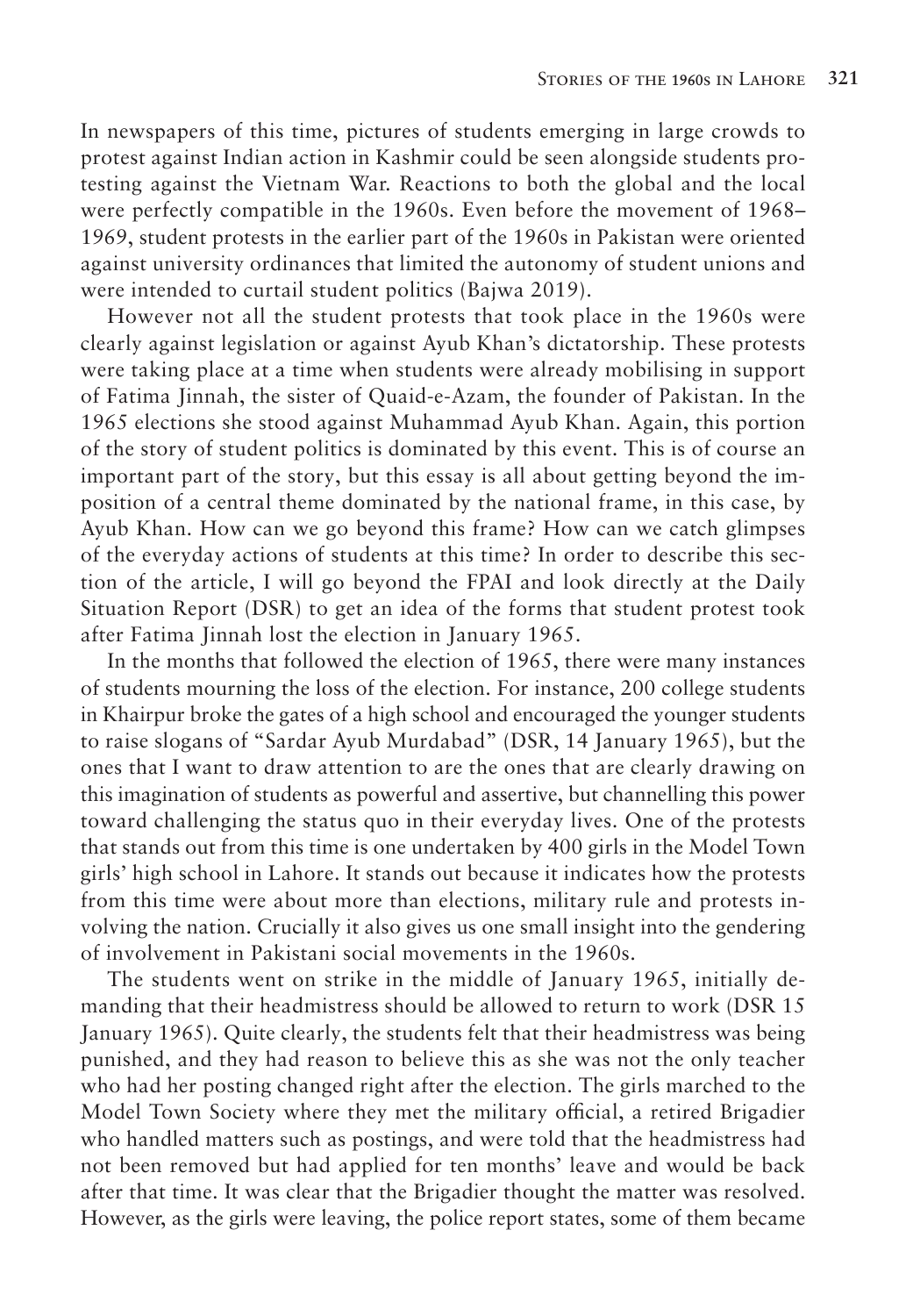"unruly [and] pelted stones on the Society's buildings, smashing some window panes" (ibid.). Shortly after this incident, these girls further expanded their demands. In response to the Brigadier's insistence that their headmistress had willingly applied for leave, the students' list of demands included that she not be granted the leave she had applied for. They also demanded that a cafeteria be opened in the school, old furniture be replaced and electric fans be installed (DSR 16 January 1965). Sporadic mentions of their protest between the 16th and the 21st of January show that the students kept their strike going. The last mention of this protest is on 21 January, when the report simply states that the students of the girls' high school were intent on continuing their strike and that a "reconciliation meeting held between the Model Town society and the girls' parents did not prove fruitful" (DSR 21 January 1965).

My reading of this incident and what followed is influenced by recent events in Pakistan that have exposed the actions of complicit administrations in repressing the grievances of students, particularly young women. This is important to note because if "history is always – to some extent – about oneself" (Trouillot 1990: 19) I may be guilty of reading into this archival record a similar sort of dynamic to the one we are seeing in present-day Pakistan, where the MeToo movement has empowered young women to say things and be taken more seriously than they have been in decades. Nonetheless, I cannot help but feel that the rage expressed by the Model Town high school students was a protest against the dismissive attitude of authority figures and an attempt to claim space that had been denied to them previously. It cannot be a coincidence that out of all the protests mentioned over the massive volume of reports on 1965, this appears to be the only student protest where parents were called in. I am arguing here that the expanded possibilities of the 1960s allowed for things like 400 female students in a girls' school to go on strike to press for a diverse array of demands. The focus on Ayub Khan and elections misses out on these aspects of the local that show us that the political protests of students in the 1960s translated into challenges to the status quo in a multiplicity of ways.

The police reports also show that far from the Vice-Admiral's contention at the beginning of this section that young people were being manipulated, young people actually appear to be trying to stand up for each other's rights and to report on matters that affected all of them. For instance, in a meeting of the Sindh University Students in Hyderabad, their speeches included a warning to the Principal of the Government Girls' College, who had been reportedly ignoring her students' demands (DSR, 1 February 1965). Therefore, by the time the movement against Ayub Khan emerges at the end of 1968, students already had networks that they could call on.

In the late 1960s students and workers took to the streets in Pakistan's major cities as other students did across the world. Pakistani students who were studying abroad were part of these global protests as well. Pakistani students from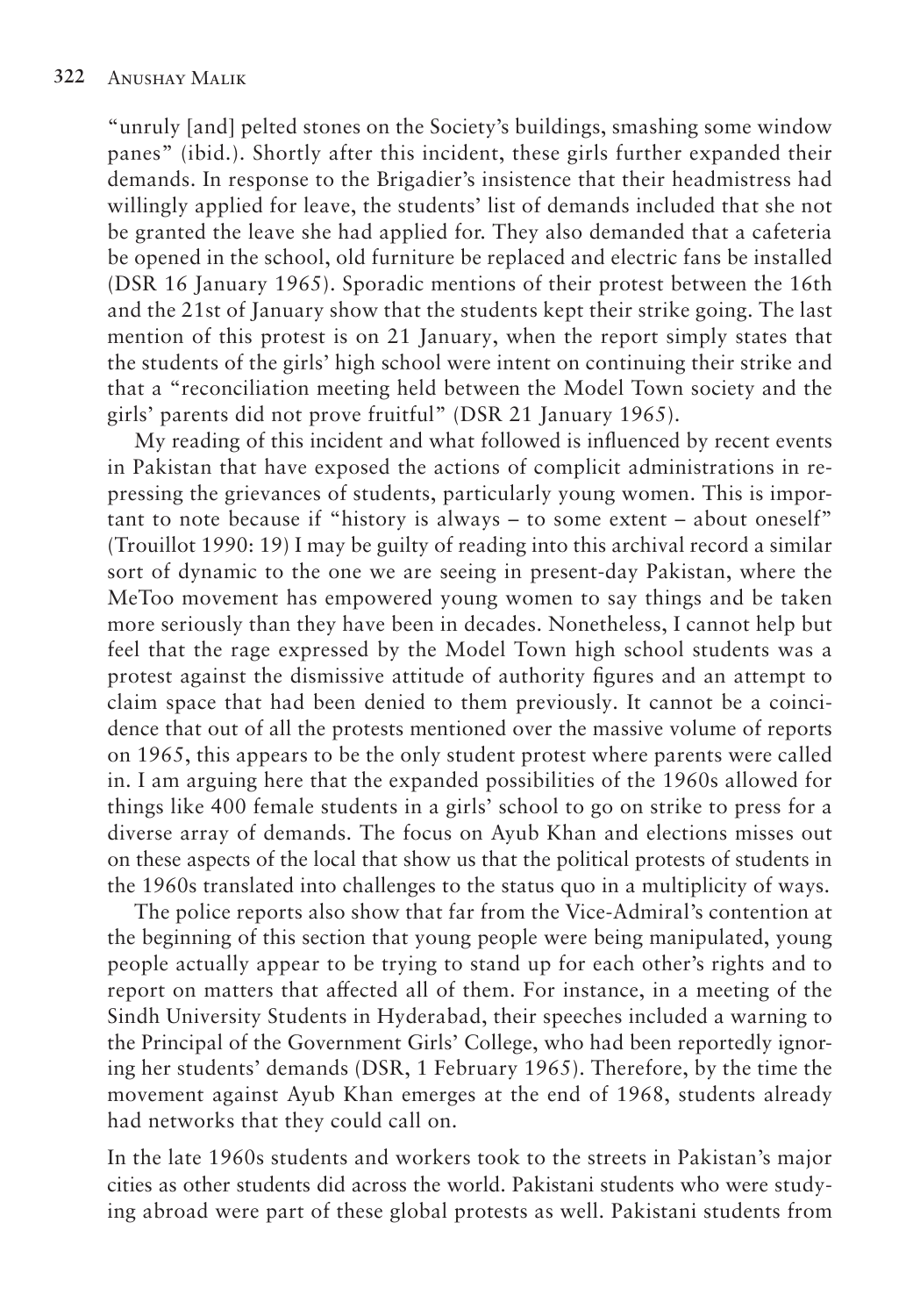the 1960s whom I have spoken to over the years took part in student protests in London, Cambridge and Paris. Hearing their accounts was not very different from reading Sheila Rowbotham's classic, *Promise of a Dream: Remembering the Sixties* (2001). There was the same sense of wonder, a coming of age at a time when norms – historical and sexual – were all changing, but nonetheless there was a strong awareness of difference. In Rowbotham's classic, the moment of a violent encounter with an Algerian man in Paris was one way in which her story encountered difference. There was no resolution to that encounter, but the feeling of all being one and yet not, was left hanging in the air. Gender, race and class divided students' experience of protest and their position within it. It is no surprise then that some of these students chose to come back to Pakistan to be part of what they saw as "their" struggle.

In this respect, one of the interviews that will always stand out for me was with Asad Rahman, who has since passed away. He was interviewed multiple times and the complete story of his political activities is evident in most of them (Akbar 2011: 267–299). Rahman and his friends ended up returning from London, where they were studying, to help the Marri tribe in the Balochistan province of Pakistan wage a guerrilla war against the Pakistani state. By his own account, one of the things that they struggled with was that they did not speak the same language as the Baloch. It had to be learned. On what basis then were Pakistanis one people? On this basis: Rahman and his friends would spend years learning the language and being part of a struggle that, on the surface, had nothing to do with them. This was one of the most important impacts of the long 1960s in Pakistan: it created community out of nothing, a sense that you were dreaming of the same future of radical possibilities. Here, I want to argue, is one of the central points that affected young people in particular in Pakistan in the 1960s. Their leftist and socialist beliefs were perfectly compatible with being Pakistani, not because this socialism lacked form, but because the idea of what Pakistan could be was very much open. Their desire for regional autonomy was Pakistani. Far from being seditious, it was a different understanding of what Pakistan could be.

In Pakistan in the 1960s change was believed to be possible. When students supported Fatima Jinnah in the election, when they protested against the Vietnam War, they were doing so at a time when workers and labour particularly could bring out thousands onto the street. This was to a large extent because of the presence of the large Mughalpura workshops in Lahore, but it was also because of the industrial development that had taken place under Ayub Khan's regime, building an entire new industrial settlement in the south of Lahore in Kot Lakhpat. The presence in protests of these workers, who were also demanding the nationalisation of industry and an end to imperialism alongside more specific demands like adjustment of wage rates, meant that their interests and those of the students allied at crucial points.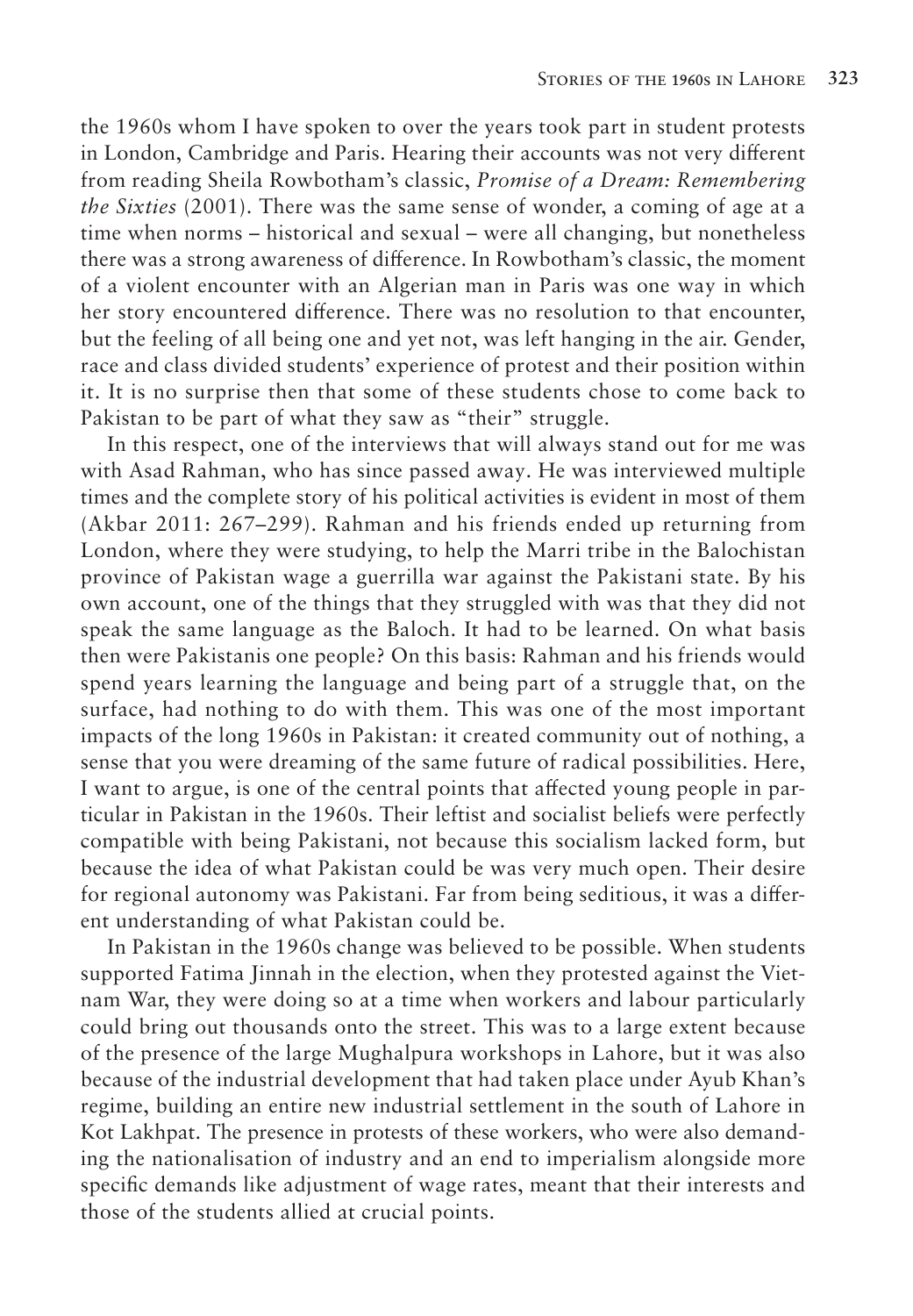This is not, however, a neat narrative of alliances between progressive coalitions. As the war of 1965 showed, there were instances of hyper-nationalism shown by the same groups that this essay has been describing as "revolutionary". The celebration of war and the desire for a nationalist triumph foreshadowed what would happen in 1971. The moment of the heady 1960s in Pakistan then, expressed in the successful overthrow of General Muhammad Ayub Khan, ended up becoming just that: a moment.

#### **"Pakistani" representations of the 1965 war**

The India-Pakistan war of 1965 was a short and geographically limited war. The short time in which the war was fought, and the way in which it tends to be told as a story of two countries in conflict, misses out on the way in which this international event had divergent local consequences. The 1965 war was experienced differently in East Pakistan (now Bangladesh) and in West Pakistan, particularly Punjab, where a barrage of nationalist propaganda constantly stressed the immediacy of the war. In interviews, in writings on the student movement and in fiction of this time period the sense comes across very explicitly that many people from Lahore would have gone and joined the army if they could (Butt 2000: 14, Haq 2000: 116, Suleri 1989: 120).

Pictures from newspapers of the time convey a sense of what it must have felt like to be in Lahore during 1965, but the images of bombed buildings and houses photographed from a distance tell a visual story that also conceals what existed before the moment in which the picture took place. Following Caren Kaplan, what is "unseen" in these distanced images of the effects of the war? At one point Kaplan in *Aerial Aftermaths* (2018) focuses on the image of the destroyed World Trade Centre after 9/11. Drawing on the conversations of architectural historians and planners she argues that nationalist sentiment gave a meaning to these images that rendered invisible the pre-histories of these spaces, histories such as those of diverse neighbourhoods and the people displaced by megascale construction (ibid.: 17). Similarly, the images of 1965 in the *Pakistan Times* strongly convey this sense of being under siege. What if we were to try and find images of not one Pakistan, but two? Looking through the stories in hindsight, was there a difference in the way that the former West and East Pakistan and their associated concerns were represented?

A series of three images that appeared on the front pages of the *Pakistan Times* within one week of one another capture the difference in the imagining of West and East Pakistan during the war quite starkly. The first was of a large protest meeting held outside Mochi Gate in Lahore in 1965 to protest the arrest of the Kashmiri politician, Sheikh Abdullah (Pakistan Times 1965a).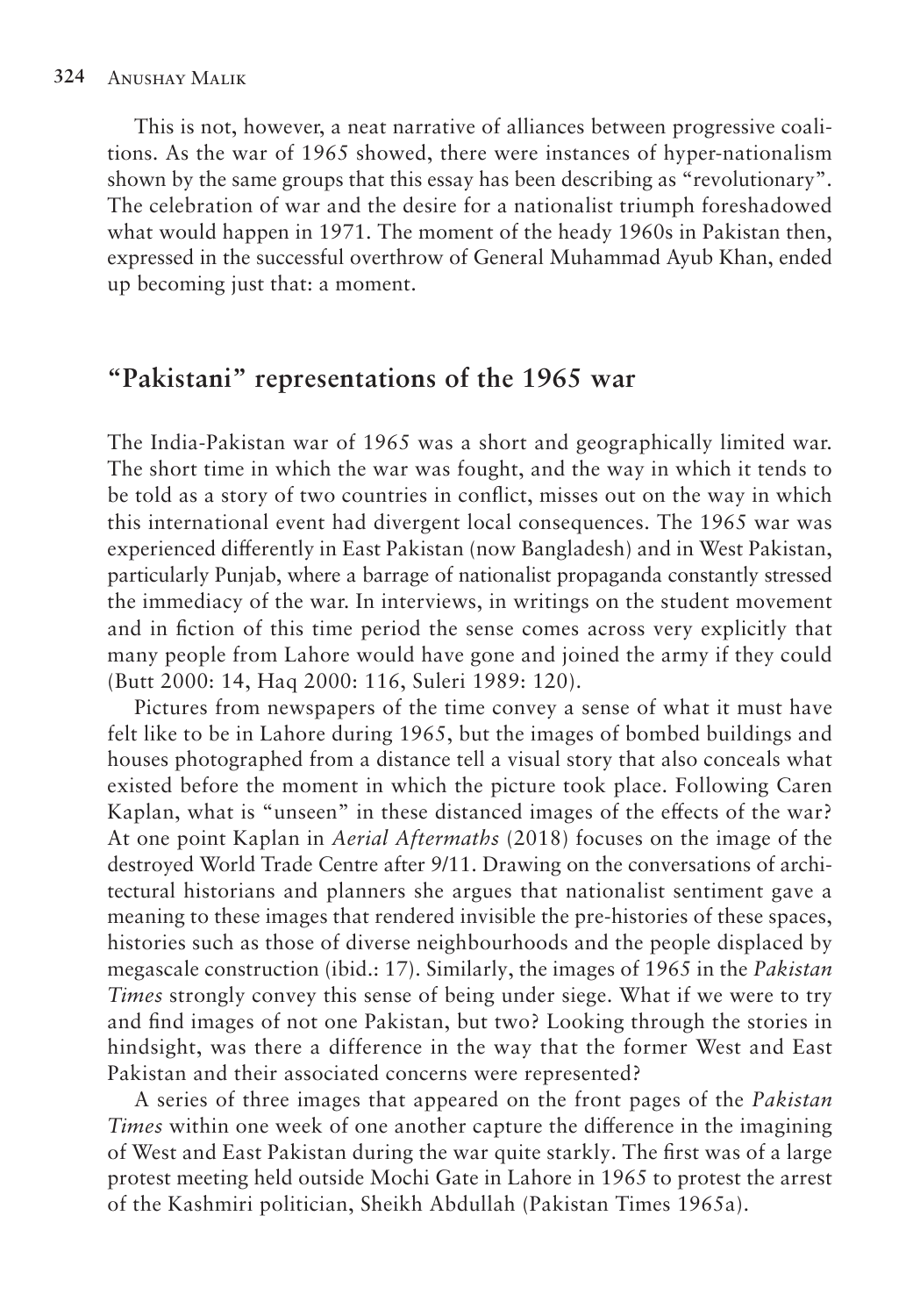The discussions on Kashmir, which drew hundreds out onto the street in 1965, contrasted quite sharply with the second image, printed just a few days later, of houses destroyed when a cyclone hit East Pakistan (Pakistan Times 1965b). Right under this picture there was a news article containing details of a protest meeting that was planned for the 17th of May in Lahore. The meeting was to continue protesting the arrest of Sheikh Abdullah, almost as if news of the cyclone and of thousands being killed was reaching West Pakistan from a distant, disconnected place. The third and final picture was of this second protest meeting. It appeared on the front page of the Pakistan Times on the 18th of May and once again featured a large crowd of people (Pakistan Times 1965d). The article covering the protest, placed right next to the picture on the front page, told the reader that "thousands of people belonging to all shades of opinion participated enthusiastically in the Protest Day" (Pakistan Times 1965e). One day before this, the news reports had indicated that the cyclone that hit East Pakistan had been so severe that parts of what is now Bangladesh were still completely cut off (Pakistan Times 1965c).

These images and the associated newspaper reports give us a glimpse into why the Tashkent declaration, the ceasefire that officially ended both the war in 1965 and the continuing hostilities, would be viewed differently in East and West Pakistan. The ceasefire in West Pakistan, and particularly within Punjab, was viewed with nothing short of horror whereas in the Eastern wing, it was much more likely to be viewed with relief (Khan 1999: 76, 118). This is not the place to go into the details of how the liberation movement in Bangladesh emerged, but it can be argued that the picture of students and workers emerging across East and West Pakistan in November 1968 on one platform demanding the removal of Ayub Khan, misses out on this earlier history of the 1960s. Specifically, the erasure of what was happening in the areas that were called East Pakistan was already taking place in the nationalist imaginary in the 1960s, with the focus on war with India.

Beyond just the images, this is also true of public pronouncements regarding the war of 1965. For instance, those who donated to the war, such as industrialists in Lahore, were celebrated in the *Pakistan Times* (otherwise known for being a progressive paper in Pakistan) and their names were listed along with the amounts they had donated toward the war effort. The same paper also had reports of labour unions asking workers to increase production and keep working in view of the national emergency (Pakistan Times 1965f, Pakistan Times 1965g). Similarly, in 1966, the National Awami Party, in its own Central Working Committee meetings in 1966, gave celebratory statements about the armed forces who "had blazoned a glorious path" (NAP 1966). This is not to say that all progressive groups were supportive of the war effort, but the sentiment definitely existed and, over the short period of the war, became more pronounced.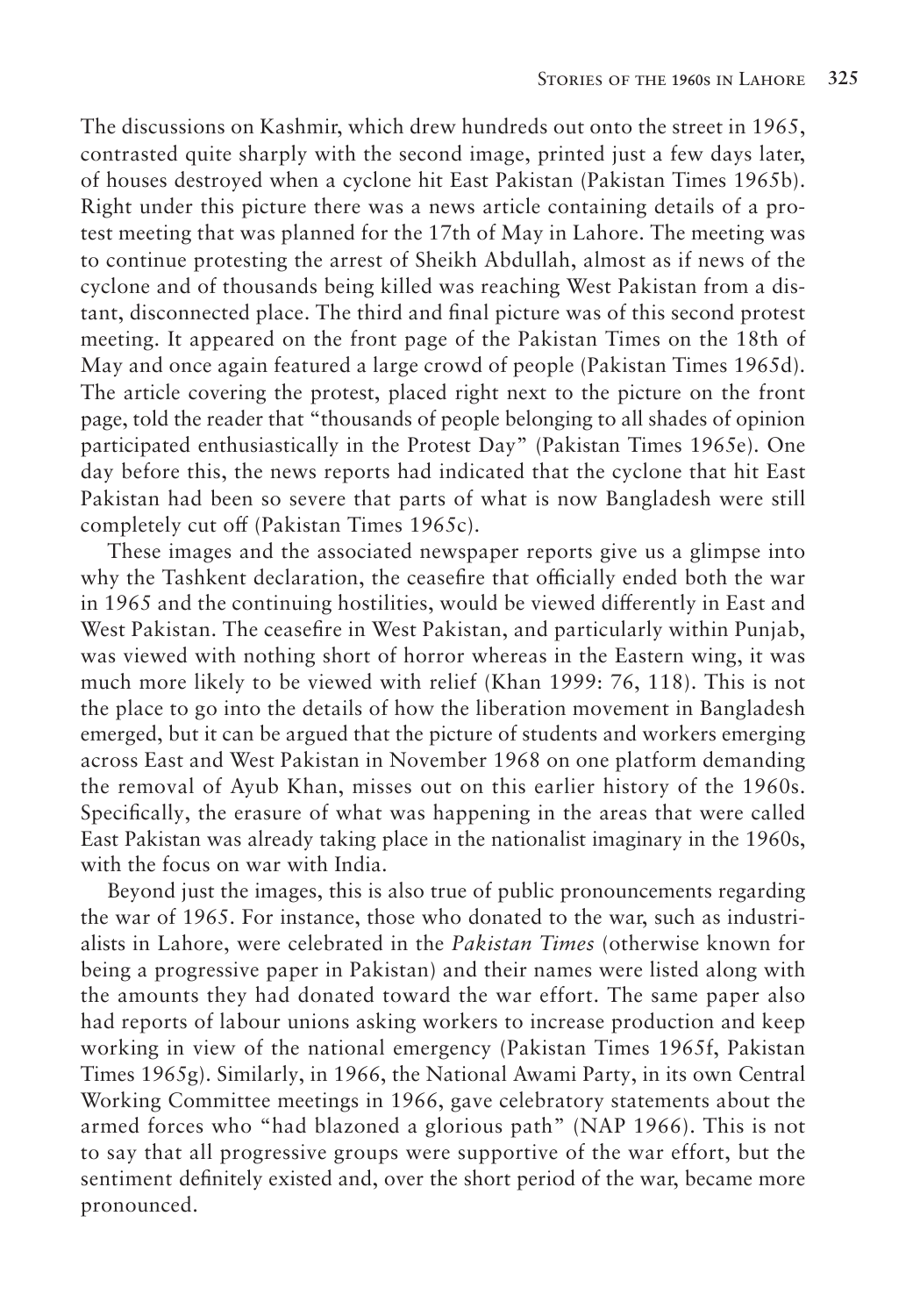The fact that individuals, socialist and otherwise, abandoned their struggles against the status quo and the establishment to suddenly declare that they were all in this together, that they were willing to go so far as to join the army in order to protect the country, was partially because the threat felt so immediate. It can be argued that it was this immediacy of the threat that created what can be called an identification effect producing the idea that "we are all in the same boat" (Trouillot 2001: 132). In Lahore quite early on, reports came in of families trying to move out of the city and into the interior to be safe (DSR, 8 September 1965). As the fighting escalated labour leaders went further than just asking for workers to increase production and appealed to workers to donate to the Defence Fund and to "whole heartedly cooperate with the factory owners" (DSR, 15 September 1965). Reports of other incidents can be read between the lines to show how workers were also actively mobilising to support the war effort. In November for instance, a group of workers that included a prominent railway union leader met under an organisation called the "Pakistan Trade Unions Emergency War Committee" (DSR 20 November 1965). Quite clearly such an organisation already existed to allow for unions to mobilise during the war.

For instance, the Combined Opposition Parties (the same group that had supported Fatima Jinnah's election earlier that year) discussed the Kashmir situation in August 1965 and adopted a resolution offering full support to the freedom fighters in Kashmir (DSR, 27 August 1965). The Afro-Asian Solidarity Conference in Lahore, a platform for anti-colonial sentiment, ended up passing a resolution that asked for Pakistan and Afro-Asian nations to support Kashmiri people and their liberation (DSR, 28 August 1965).

#### **Final remarks**

The stories covered in this paper show quite clearly that the 1960s were a time of expanded possibilities. Labour and students within localities in Pakistan imagined themselves to be part of wider transnational identities. This did not mean that their identity as "socialist" or as "labour" came to dominate and thereby erase all other aspects of who they were. This is an important point because the construction of history around a clear central theme assumes such a dominance. The history of individuals and everyday lives does not have that kind of clarity. The messiness of history does not mean, as this essay has tried to show, that there was no direction. Labour in the 1960s may have imagined itself as Pakistani, but it clearly tried to imagine a program of redistribution. Students in 1965 may have failed to get Fatima Jinnah elected to power, but they did manage to push against the status quo and against established authority. Finally, the story of the progressive 1960s was also punctured with moments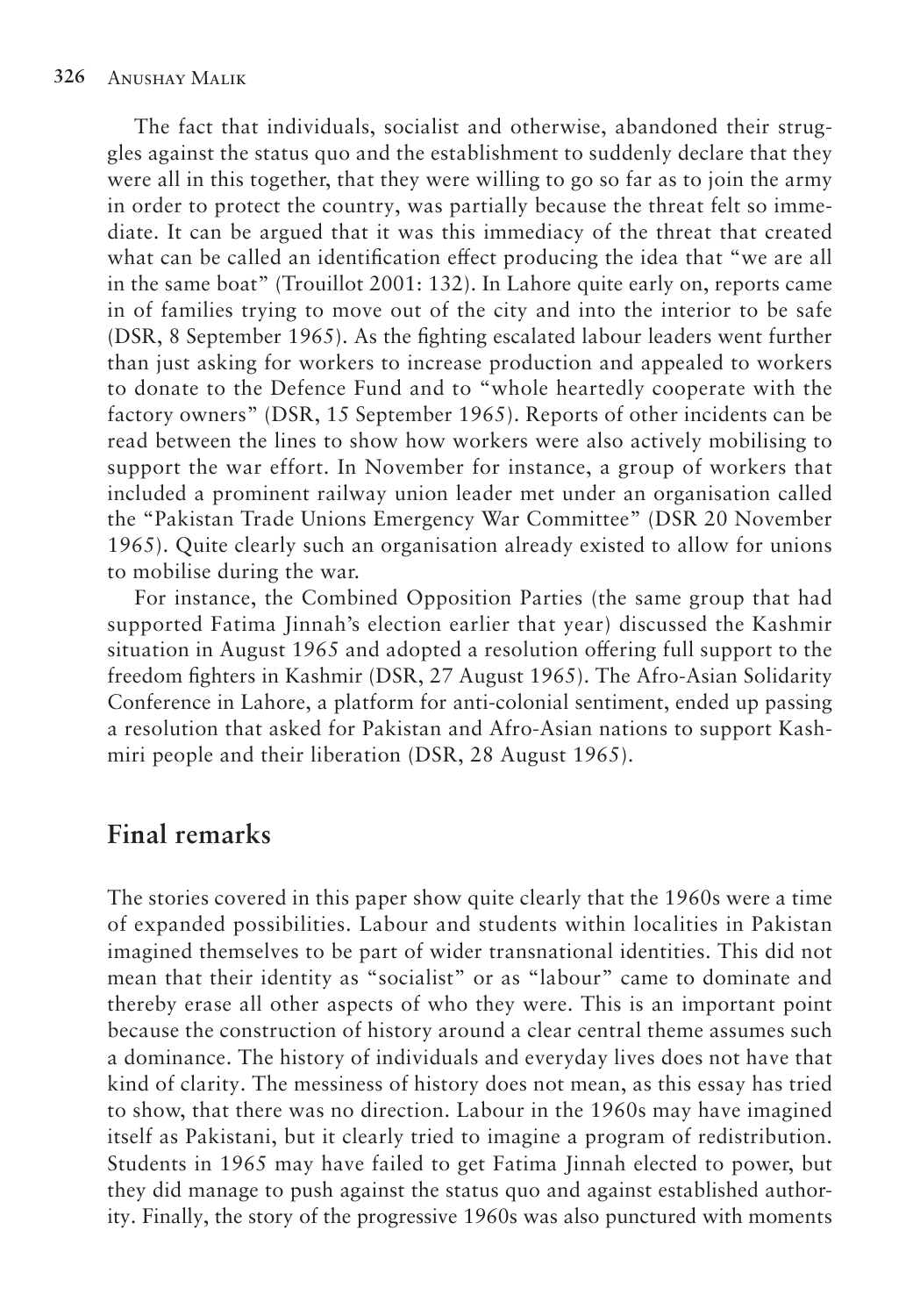of violence and nationalist exclusion. During the war, redistribution appeared suddenly less urgent than national security. In this moment the identification of people especially within the Punjab with a narrowly constructed national identity appeared to limit the radical edge that their demands and organisation had exhibited immediately before. The movement of 1968–1969 would still take place in spite of this, but the claim that it was a collective movement that emerged across the country for the same reasons appears less convincing.

There is an important lesson here for those of us who continue to engage with national history even though global histories have increasingly become the discipline's mainstay: namely, that there is value in the attempt to trace the local manifestations of politics and examine how these local contexts provided the experiences and the lens that people used to look outward toward the global. Tracing these stories allows us to use them to push back against the central organising theme of the nation.

#### **References**

- Ahmed, Azizuddin (2000): *Pakistan mein tulaba tahrik* ["*The Student Movement in Pakistan*"]. Lahore: Mashal.
- Ahmad, Muneer (1978): The November Mass Movement in Pakistan: The Role of Government-opposition Interaction toward Political Modernization. In: Muneer Ahmad: *Political Sociology: Perspectives in Pakistan.* Lahore: Punjabi Adbi Markaz, pp. 1–56.
- Ahuja, Ravi (2019): A Beveridge Plan for India? Social Insurance and the Making of the "Formal Sector". *International Review of Social History* 64, pp. 207–248.
- Ahuja, Ravi (2020): "Produce or Perish". The Crisis of the Late 1940s and the Place of Labour in Post-colonial India. *Modern Asian Studies* 54(4), pp. 1041–1112.
- Akbar, Malik Siraj (2011): The Redefined Dimensions of Baloch Nationalist Movement. Bloomington: Xlibris Corporation.
- Ali, Kamran Asdar (2005): The Strength of the Street Meets the Strength of the State: The 1972 Labour Struggle in Karachi. *International Journal of Middle East Studies* 37(1), pp. 83–107.
- Ali, Kamran Asdar (2015): *Surkh Salam: Communist Politics and Class Activism in Pakistan, 1947–1972.*  Karachi: Oxford University Press.
- Ali, Kamran Asdar (2013): Progressives, Punjab and Pakistan: The Early Years. *South Asian History and Culture* 4(4), pp. 483–502.
- Ali, Tariq (1970a): *Pakistan: Military Rule or People's Power*. London: Jonathan Cape.
- Ali, Tariq (1970b): Revolutionary Perspectives for Pakistan. *New Left Review* 1(63), pp. 43–55.
- Anderson, Benedict (2006): *Imagined Communities: Reflections on the Origin and Spread of Nationalism.*  Revised edition. London / New York: Verso Books.
- Ansari, Khizar Humayun (1990): *The Emergence of Socialist Thought among North Indian Muslims*. Lahore: Book Traders.
- Appadurai, Arjun (1996): *Modernity at Large: Cultural Dimensions of Globalization.* Minneapolis / London: University of Minnesota Press.
- Azad, Arif (2002): Sheikh Mohammad Rashid. *The Guardian*, https://www.theguardian.com/news/2002/ nov/07/guardianobituaries.pakistan (accessed 10 May 2021).
- Azhar, Ahmad (2019): *Revolution in Reform: Trade-unionism in Lahore, c. 1920–1970.* Delhi: Orient Blackswan.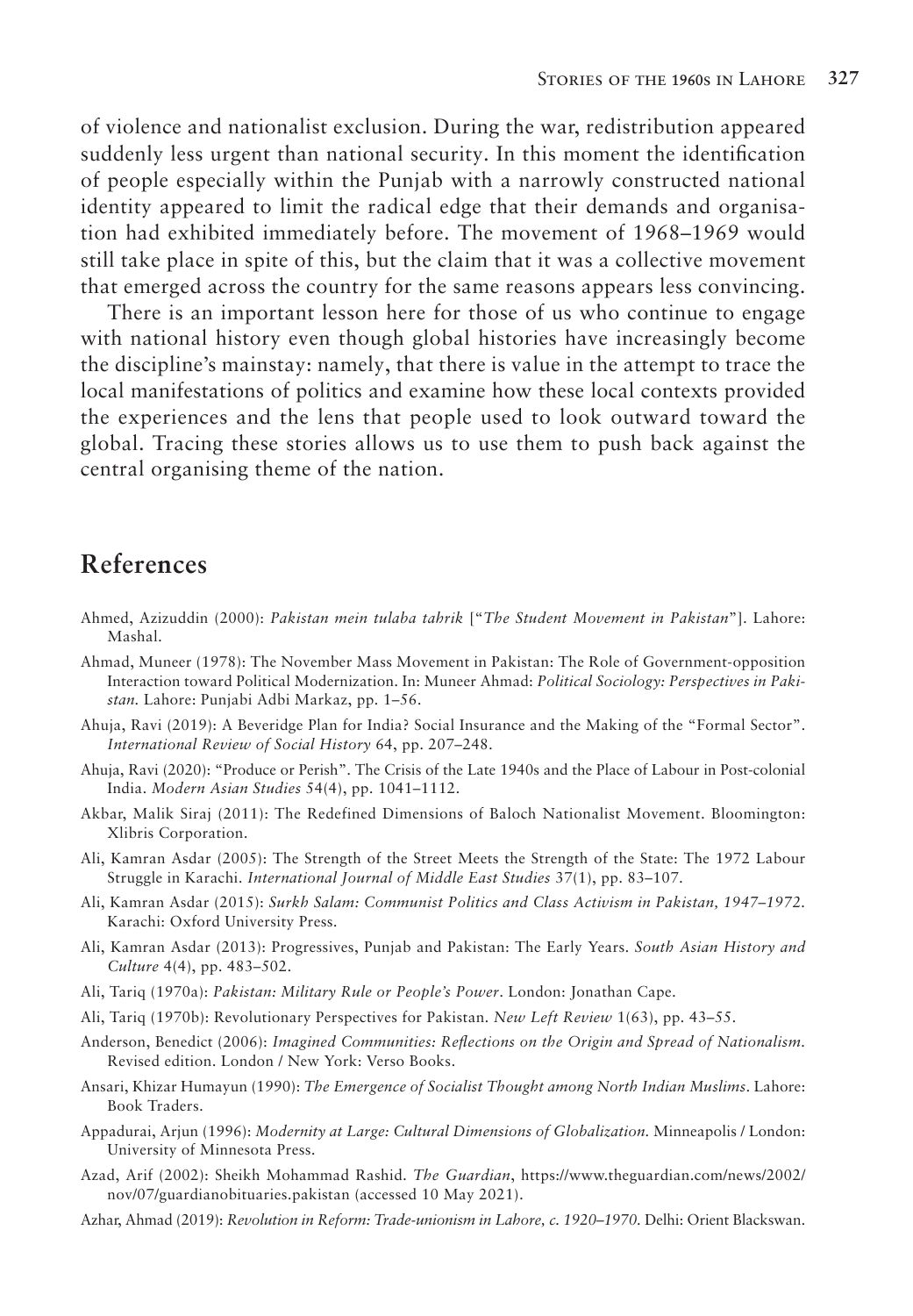#### **328** Anushay Malik

Aziz, Khurshid K. (2008): *The Coffee House of Lahore: A Memoir 1942–1957.* Lahore: Sang-e-Meel Publications.

- Bajwa, Sadia (2015): Agents and Articulators of Change: Student Politics and the State in West Pakistan 1940s–1971. *Masala: Newsletter Virtuelle Fachbibliothek Südasien* 10(1), pp. 12–18.
- Bajwa, Sadia (2019): Student Politics and National Education in West Pakistan: A Review Essay. *The Journal of Strategic Studies* 42(5), pp. 654–676.
- Ballantyne, Tony (2003): *After the Imperial Turn: Thinking with and through the Nation. Durham: Duke* University Press.
- Butt, Tariq Vahid (2000): *Meri Awaz* ["*My Voice*"]. Lahore: Naz Enterprises.
- Chaudhuri, Rudra (2019): "Just another Border Incident": The Rann of Kutch and the 1965 India-Pakistan War. *Journal of Strategic Studies* 42(5), pp. 654–676.
- Dawn (2002): Senior PPP Leader Passes away. *Dawn*, 13 September 2002. https://www.dawn.com/news/ 57037/senior-ppp-leader-passes-away (accessed 19 April 2021).
- Pakistan Times (1961): Avoid Paths of Chaos, Ayub Advises Students to Study Seriously. *Pakistan Times*, 8 April 1961.
- Pakistan Times (1965a): A Public Meeting to Protest against the Arrest of Sheikh Abdullah in Progress Outside Mochi Gate, Lahore on Sunday. *Pakistan Times*, 10 May 1965.
- Pakistan Times (1965b): Over 5000 Feared Killed in Cyclone: Devastation in Dacca. *Pakistan Times*, 15 May 1965.
- Pakistan Times (1965c): Cyclone Death Toll Mounts further: Thousands Reported Missing. *Pakistan Times*, 17 May 1965.
- Pakistan Times (1965d): Mr. Ghulam Hassan Kirmani Addressing a Public Meeting, Held Outside Mochi Gate, Lahore to Protest against the Arrest of Sheikh Abdullah. *Pakistan Times*, 18 May 1965.

Pakistan Times (1965e): Protest Rally and Procession in Lahore. *Pakistan Times*, 18 May 1965.

- Pakistan Times (1965f): Donations to Defence Fund. *Pakistan Times*, 15 September 1965.
- Pakistan Times (1965g): Labour Unions Decide to Increase Production. *Pakistan Times*, 15 September 1965.
- Fogg, Kevin W. (2019): Indonesian Islamic Socialism and its South Asian Roots. *Modern Asian Studies* 53(6), pp. 1736–1761.
- Jawed, Nasim A. (1975): Islamic Socialism: An Ideological Trend in Pakistan in the 1960s. *The Muslim World* 65(3), pp. 196–215.
- Jones, Philip E (2003): *The Pakistan People's Party: Rise to Power.* Karachi: Oxford University Press.
- Kaplan, Caren (2018): *Aerial Aftermaths: Wartime from Above*. Durham: Duke University Press.
- Khan, Lal (2009): *Pakistan's Other Story: The 1968*–*69 Revolution.* Delhi: Aakar Books.
- Khan, Roedad (ed.) (1999): *The American Papers: Secret and Confidential India-Pakistan-Bangladesh Documents 1965–1973.* Karachi: Oxford University Press.
- Levi, Werner (1962): Pakistan, the Soviet Union and China. *Pacific Affairs* 35(3), pp. 211–222.
- Malik, Anushay (2013): Alternative Politics and Dominant Narratives: Communists and the Pakistani State in the Early 1950s. *South Asian History and Culture* 4(4), pp. 520–537.
- Malik, Anushay (2018): Public Authority and Local Resistance: Abdur Rehman and the Industrial Workers of Lahore, 1969–1974. *Modern Asian Studies* 52(3), pp. 815–848.
- NAPD National Assembly of Pakistan Debates (1969): Discussion on Political Situation in the Country, Friday 31 January. Lahore: Government of Pakistan Publications.
- Nelson, Matthew J. (2011): Embracing the Ummah: Student Politics beyond State Power in Pakistan. *Modern Asian Studies* 45(3), pp. 565–596.
- Plys, Kristin Victoria Magistrelli (2020): *Brewing Resistance: Indian Coffee House and the Emergency in Postcolonial India.* New Delhi: Cambridge University Press.
- Rashid, Sheikh (2011): *Juhd e Musalsil* ["*Continuous Struggle*"]. Lahore: Jumhoori Publications.
- Raza, Ali (2020): *Revolutionary Pasts: Communist Internationalism in Colonial India.* Cambridge: Cambridge University Press.